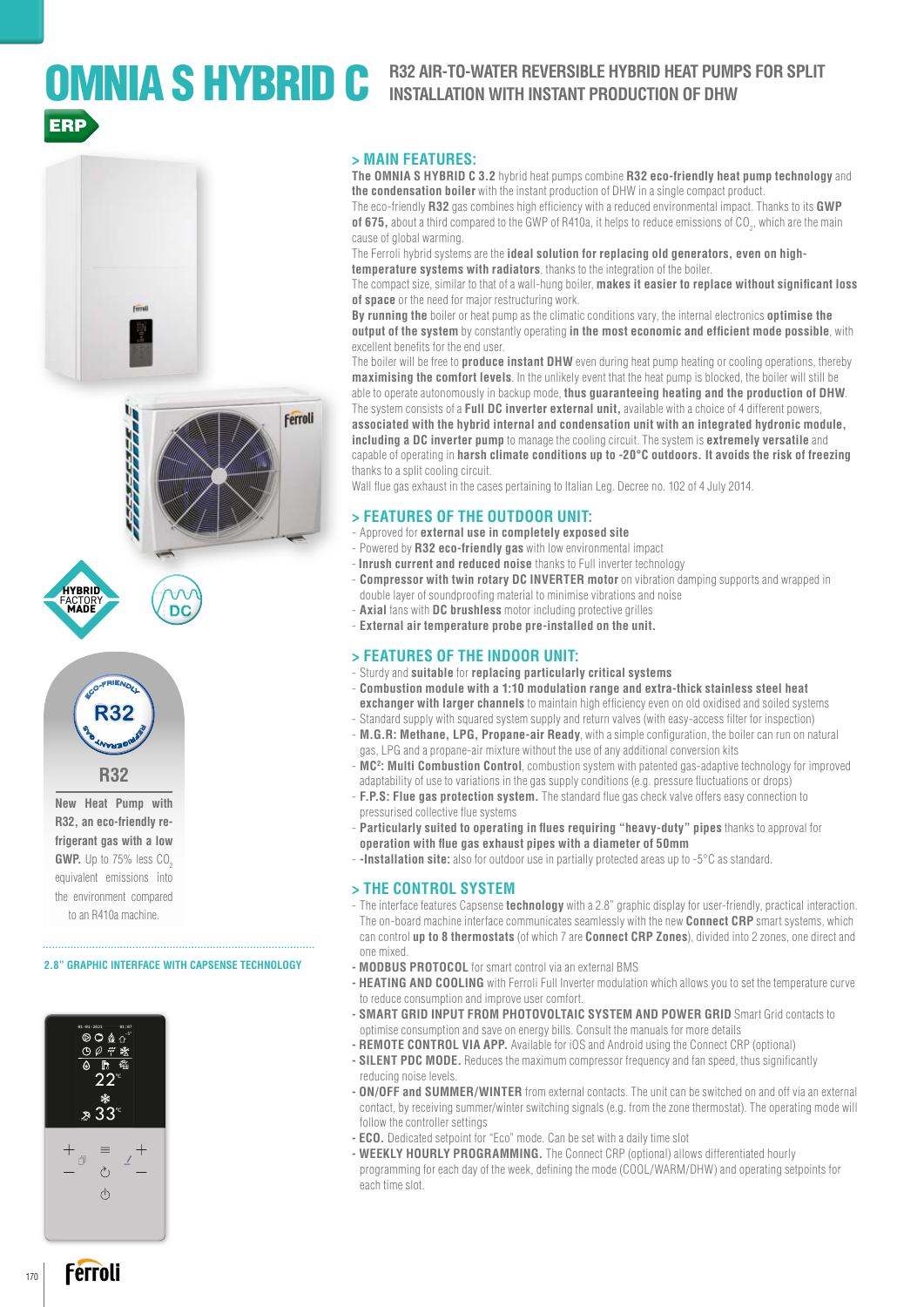| <b>OMNIA S 3.2 HY C</b>                                                                 |                          | 04                                          |     | 06                   |     | 08                            |     | 10                         |     |
|-----------------------------------------------------------------------------------------|--------------------------|---------------------------------------------|-----|----------------------|-----|-------------------------------|-----|----------------------------|-----|
| ERP class in heating / Seasonal efficiency<br>average temperature (produced water 35°C) | Class /<br>ηs (%)        | $A^{\cdots}$                                | 186 | A***                 | 191 | ${\sf A}^{\tiny\textsf{+++}}$ | 200 | $\mathsf{A}^{\texttt{++}}$ | 201 |
| ERP class in heating / Seasonal efficiency<br>low temperature (produced water 55°C)     | Class /<br>$\eta$ s (%)  | $A^{**}$                                    | 128 | $ {\mathsf A}^{**} $ | 136 | $A^{**}$                      | 130 | $ {\mathsf A}^{**} $       | 135 |
| SCOP (low temperature $35^{\circ}$ C)                                                   | W/W                      | 4.85                                        |     | 4.95                 |     | 5.21                          |     | 5.19                       |     |
| SEER (produced water $7^{\circ}$ C)<br>W/W                                              |                          | 4.99                                        |     | 5.34                 |     | 5.83                          |     | 5.98                       |     |
| Power supply                                                                            | V-ph-Hz                  | 220/240-1-50                                |     |                      |     |                               |     |                            |     |
| Type and no. of compressors                                                             |                          | 1 x Twin Rotary DC                          |     |                      |     |                               |     |                            |     |
| Type of exchanger system side / source side                                             | $\overline{\phantom{a}}$ | brazed stainless steel plates / finned coil |     |                      |     |                               |     |                            |     |
| Type of fans / no. of fans                                                              |                          | brushless DC / 1                            |     |                      |     |                               |     |                            |     |
| Refrigerant fittings - liquid line                                                      | Ø                        | 1/4" SAE / Ø 6.35<br>3/8" SAE / Ø 9.52      |     |                      |     |                               |     |                            |     |
| Refrigerant fittings - gas line                                                         | Ø                        | 5/8" SAE / Ø 15.88                          |     |                      |     |                               |     |                            |     |
| Indoor unit expansion vessel volume                                                     |                          | 8                                           |     |                      |     |                               |     |                            |     |
| SWL - outdoor* / indoor* unit sound power level<br>dB(A)                                |                          | 56/39                                       |     | 58/39                |     | 59/39                         |     | 60/39                      |     |
| Outdoor / indoor unit weight                                                            | kg                       | 58/43<br>77/43                              |     |                      |     |                               |     |                            |     |

NOTE: Efficiency class calculated according to the European regulation 811/2013. The values refer to a unit without any optionals or accessories. \* SWL = Sound power level, for 1x10<sup>-12</sup> W with unit functioning in A7W35<br>co

|        | <b>PERFORMANCE DATA</b>                                                  |     | 04   | 06   | 08   | (10  |
|--------|--------------------------------------------------------------------------|-----|------|------|------|------|
|        |                                                                          | kW  | 4.20 | 6.35 | 8.40 | 10.0 |
|        | Nominal heat output<br>Nominal input power<br>COP<br>Nominal input power | kW  | 0.82 | 1.28 | 1.63 | 2.02 |
|        | C <sub>OP</sub>                                                          | W/W | 5.10 | 4.95 | 5.15 | 4.95 |
|        | Nominal heat output                                                      | kW  | 4.30 | 6.30 | 8.30 | 10.0 |
| A7W45  | Nominal input power                                                      | kW  | 1.13 | 1.70 | 2.16 | 2.67 |
|        | C <sub>OP</sub>                                                          | W/W | 3.80 | 3.70 | 3.85 | 3.75 |
| A35W18 | Designed cooling capacity                                                | kW  | 4.50 | 6.50 | 8.30 | 9.90 |
|        | Nominal input power                                                      | kW  | 0.82 | 1.35 | 1.64 | 2.18 |
|        | EER                                                                      | W/W | 5.50 | 4.80 | 5.05 | 4.55 |
|        | Designed cooling capacity                                                | kW  | 4.70 | 6.50 | 7.45 | 8.20 |
| A35W7  | Nominal input power                                                      | kW  | 1.36 | 2.17 | 2.22 | 2.52 |
|        | EER                                                                      | W/W | 3.45 | 3.00 | 3.35 | 3.25 |

The values refer to a unit without any optionals or accessories. Data declared according to **EN 14511: EER** (Energy Efficiency Ratio) = ratio of cooling power to input power **CDP** (Coefficient Of Performance) ratio of heat

| <b>OMNIA S 3.2 HY C PERFORMANCE</b>                  |       | 04              | 06              | $08(*)$         | 10       |  |  |
|------------------------------------------------------|-------|-----------------|-----------------|-----------------|----------|--|--|
| Max/min thermal output in heating (Hi)               | kW    | 24.5/2.9        |                 |                 |          |  |  |
| Max/min thermal output in heating $(80/60^{\circ}C)$ | kW    |                 | 24/2.8          |                 |          |  |  |
| Max/min thermal output in heating $(50/30^{\circ}C)$ | kW    |                 | 26/3.1          |                 |          |  |  |
| Max/min thermal output in DHW (Hi)                   | kW    |                 |                 | 28.5 / 3.2      |          |  |  |
| Max/min thermal output in DHW                        | kW    |                 | 28.0 / 2.8      |                 |          |  |  |
| Pmax/Pmin efficiency (80-60°C) (Hi)                  | $\%$  | 98.1/98         |                 |                 |          |  |  |
| Pmax/Pmin efficiency (50-30°C) (Hi)                  | $\%$  | 106.1 / 107.5   |                 |                 |          |  |  |
| Efficiency 30% (Hi)                                  | $\%$  | 109.7           |                 |                 |          |  |  |
| Max/min working pressure in heating                  | bar   | 3/0.8           |                 |                 |          |  |  |
| Max/min working pressure in DHW                      | bar   | 9/0.3           |                 |                 |          |  |  |
| DHW flow rate $\Delta t$ 25°C / 30°C                 | 1/min |                 |                 | 16.1 / 13.4     |          |  |  |
| $EU + IU$ CODE                                       |       | <b>OXHK4GWA</b> | <b>OXHK6GWA</b> | <b>OXHK8GWA</b> | OXHKAGWA |  |  |
|                                                      |       |                 |                 | <b>OXHK8EWA</b> |          |  |  |

**(\*)** The code will be confirmed during the order phase based on the commercial back office availability

| <b>OPTIONAL ACCESSORIES</b> |                                                                                      | <b>CODE</b> | <b>OPTIONAL ACCESSORIES</b> |                                                                                                                    |          |
|-----------------------------|--------------------------------------------------------------------------------------|-------------|-----------------------------|--------------------------------------------------------------------------------------------------------------------|----------|
|                             | Galvanised normal template                                                           | 046053X0    |                             | 90 $^{\circ}$ coaxial bend, 360 $^{\circ}$ swivel with 45 $^{\circ}$ pitch ø 100/60 mm for<br>condensation boilers | 041084X0 |
| <b>BOOTHERS</b>             | Hydraulic kit consisting of gas tap, water in-<br>let tap, connection pipes/fittings | 012050W0    |                             | coupling for vertical coaxial pipe<br>ø 80/125 mm for condensation boilers                                         | 041006X0 |
|                             | Attachment cover kit for aesthetic cover of                                          |             |                             | coupling for vertical coaxial pipe<br>ø 100/60 mm for condensation boilers                                         | 041083X0 |
|                             | wall-mounted hydraulic connections                                                   | 016009X0    | <b>R</b>                    | Twin pipe 80/80 discharge kit for condensation boilers, including<br>test points                                   | 041082X0 |
|                             | Connect CRP                                                                          | 013054XA    |                             |                                                                                                                    |          |
|                             |                                                                                      |             |                             | Rubber anti-vibration kit for outdoor unit                                                                         | 2CP000ZF |
|                             | Connect CRP Zones                                                                    | 013055XA    |                             | System flow temperature probe or for hybrid solar/hybrid system<br>integration                                     | 2CP000NF |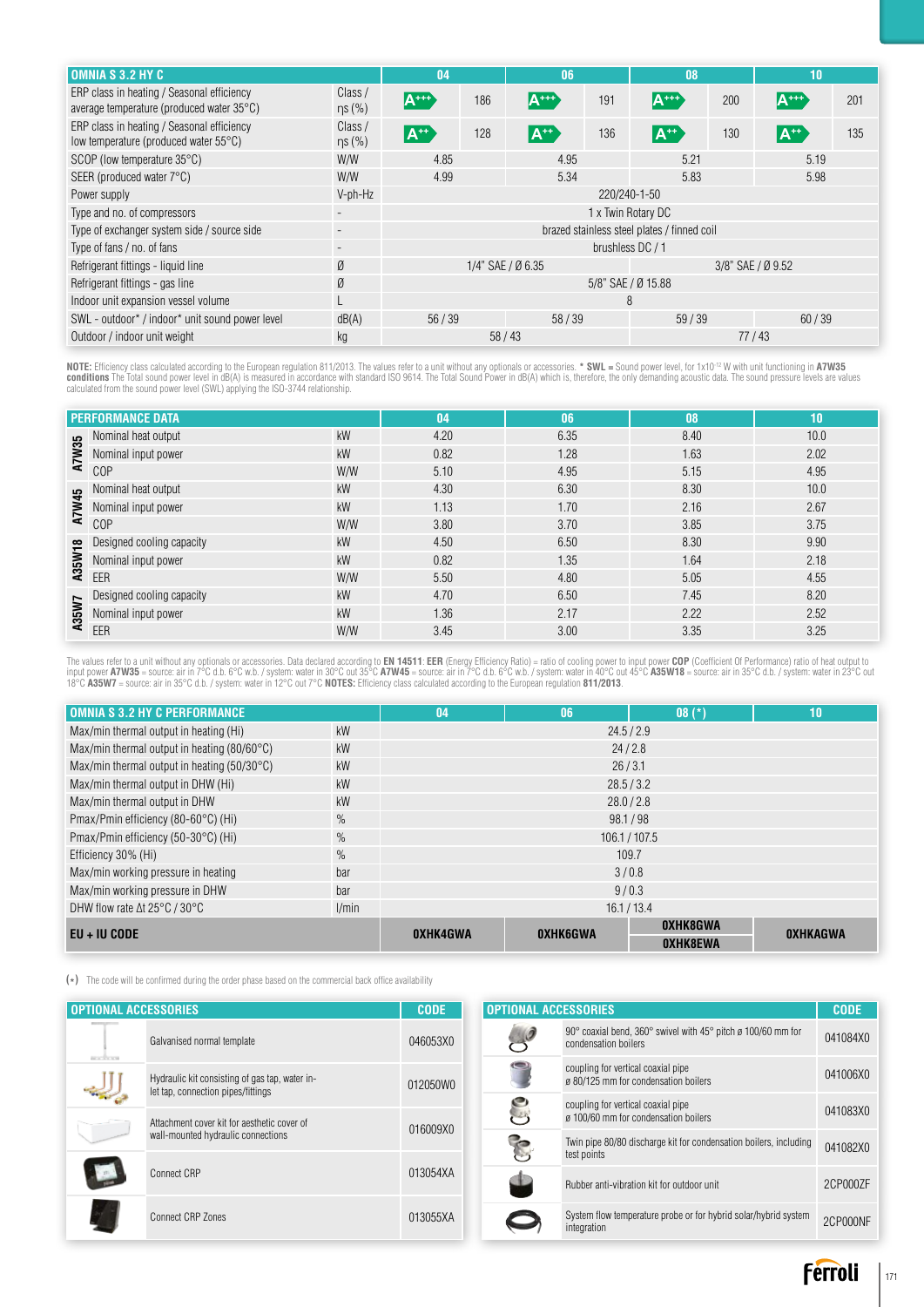### **OPERATING LIMITS**



## **MINIMUM WORKING SPACES** (in mm)



# Ferroli 500 200 200 500